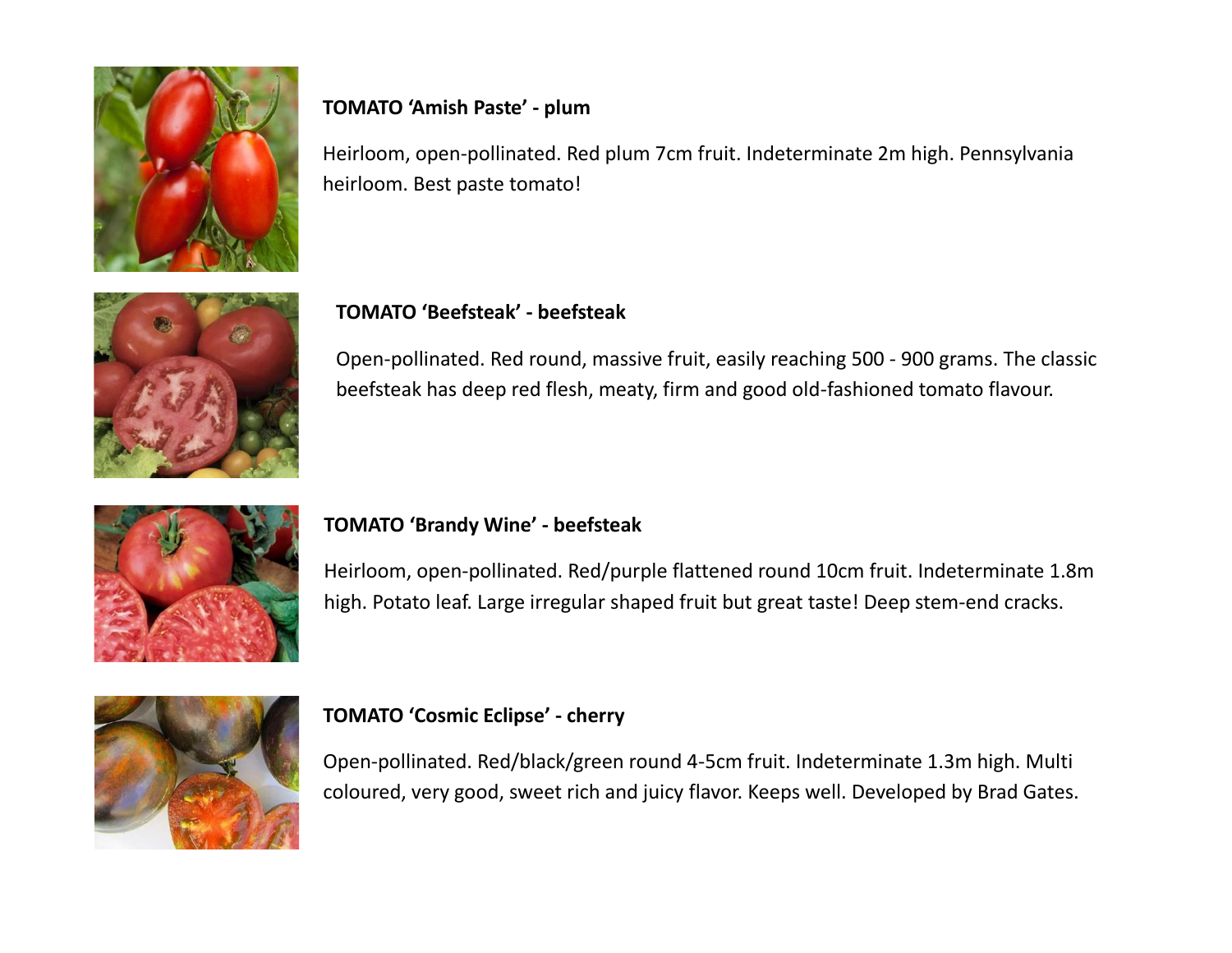

# **TOMATO 'Garden Peach' - beefsteak**

Heirloom, open-pollinated. This amazing tomato looks just like a peach! The fruits are yellow with pink blushing when fully ripe, and they even have a fine layer of velvety fuzz. Very productive as well, the taste is fruity and sweet and they're great sliced in salads. 1.3m high.



# **TOMATO 'Gardener's Delight' - cherry**

Heirloom, open-pollinated. Red round 2.5cm fruit. Determinate .9m high. Old English heirloom. Quite mild flavour.



# **TOMATO 'Girl Girl's Weird Thing' - beefsteak**

Open-pollinated. Green/red with the stripes very prominent make this one a visual winner. But the taste is the real bonus. Indeterminate 1.3m high.



# **TOMATO 'Gold Nugget' - cherry**

Open-pollinated. Gold round to slightly oval cherry 2.5cm fruit. Majority of the early fruits are seedless. Determinate, compact .6m high. This variety was developed specifically for cool climates.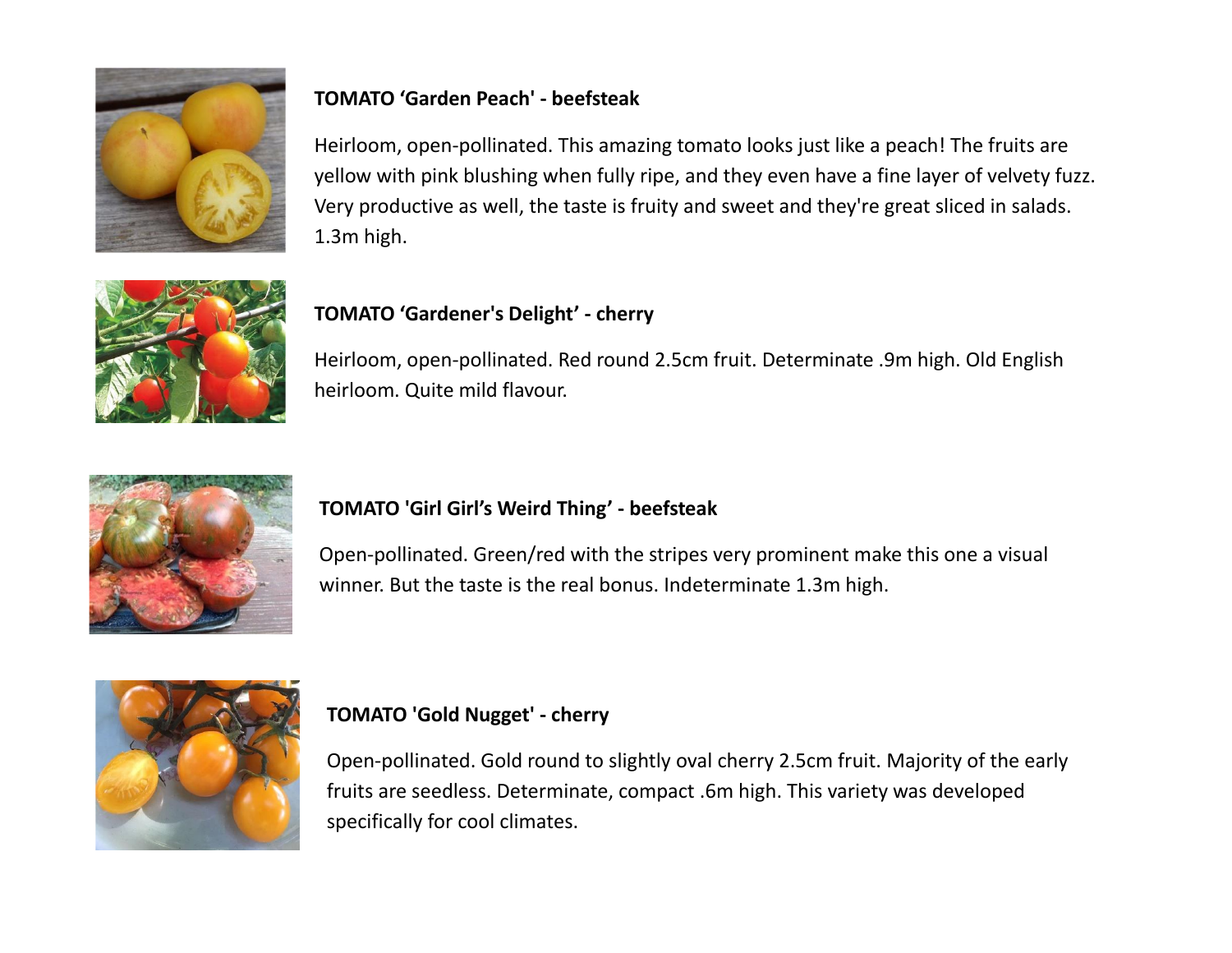





#### **TOMATO 'Grightmires Pride' - beefsteak**

Open-pollinated. Heirloom from Yugoslavia. Fast producing, low seed, low acid tomato. Early, large 180 – 500 gram pinkish heart-like shape fruit. Vigorous indeterminate plants with regular but wispy leaves. Prolific grower with dense flesh perfect for sauces.

#### **TOMATO 'Heinz 1439' - slicer**

Open-pollinated. Red round mid-size 150 - 170 gram fruit. Determinate 1.3m high. Developed for the canning and processing industry. Fine taste and crack resistance.

#### **TOMATO 'Homeslice' - slicer**

Open-pollinated. Round red mid-size 140-200 gram fruit. Determinate .6m high. Vigorous but compact plants. Early yields with long continuous harvest. The perfect slicer tomato for containers and small gardens. Homeslice fruits early and plants are compact and mounding for bountiful harvests with true tomato flavor.



#### **TOMATO 'Italian Special Red Pear' – purse, beefsteak**

Open-pollinated. This pear-shaped beefsteak 170 - 510 gram fruit is one the most wellknown specialty tomatoes in Italy. Indeterminate 1.3m high, staking required. Plants produce bountiful delicious, meaty tomatoes with few seeds.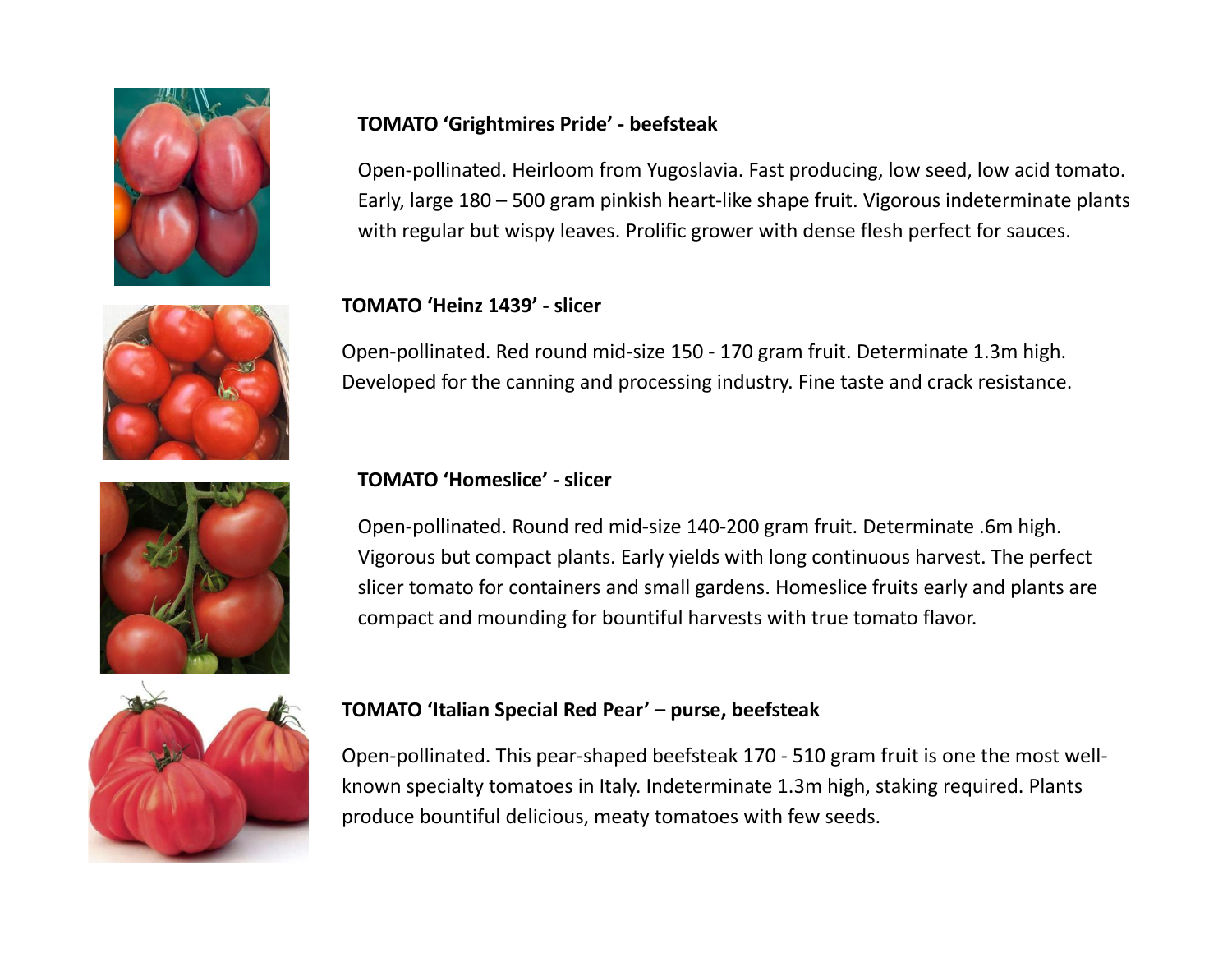

#### **TOMATO 'Latah' - saladette**

Open-pollinated. Red round 3-5 cm fruit. Determinate .6m high. One of the earliest! Does well in cooler areas.



#### **TOMATO 'OG 50' - beefsteak**

Open-pollinated. Red round 10cm fruit. Semi-determinate 1.2m high. Developed for OG's 50th anniversary. Beefsteak type. Large, sweet and juicy.



## **TOMATO 'Piennolo Del Vesuvio' – elongated cherry**

Heirloom 1858, open-pollinated. Slightly elongated red cherry with pointed end. This Italian heirloom is renowned for its high-quality small-sized paste tomatoes that can actually be stored on the vine indoors for weeks after harvest. Fresh tasting, with a bold flavor that is both richly sweet and pleasantly tart. 1.6m high semi-determinate.



## **TOMATO 'Rio Grande' - elongated, paste**

Open-pollinated. Very large, meaty with great flavour that weigh an average of 80 - 100g. Oval-shaped tomatoes that become deep red at maturity. This vigorous variety is well adapted to extreme temperatures. Determinate .8m high. What this tomato lacks in size it makes up for in flavour! Perfect for making tomato paste, sauce and juice.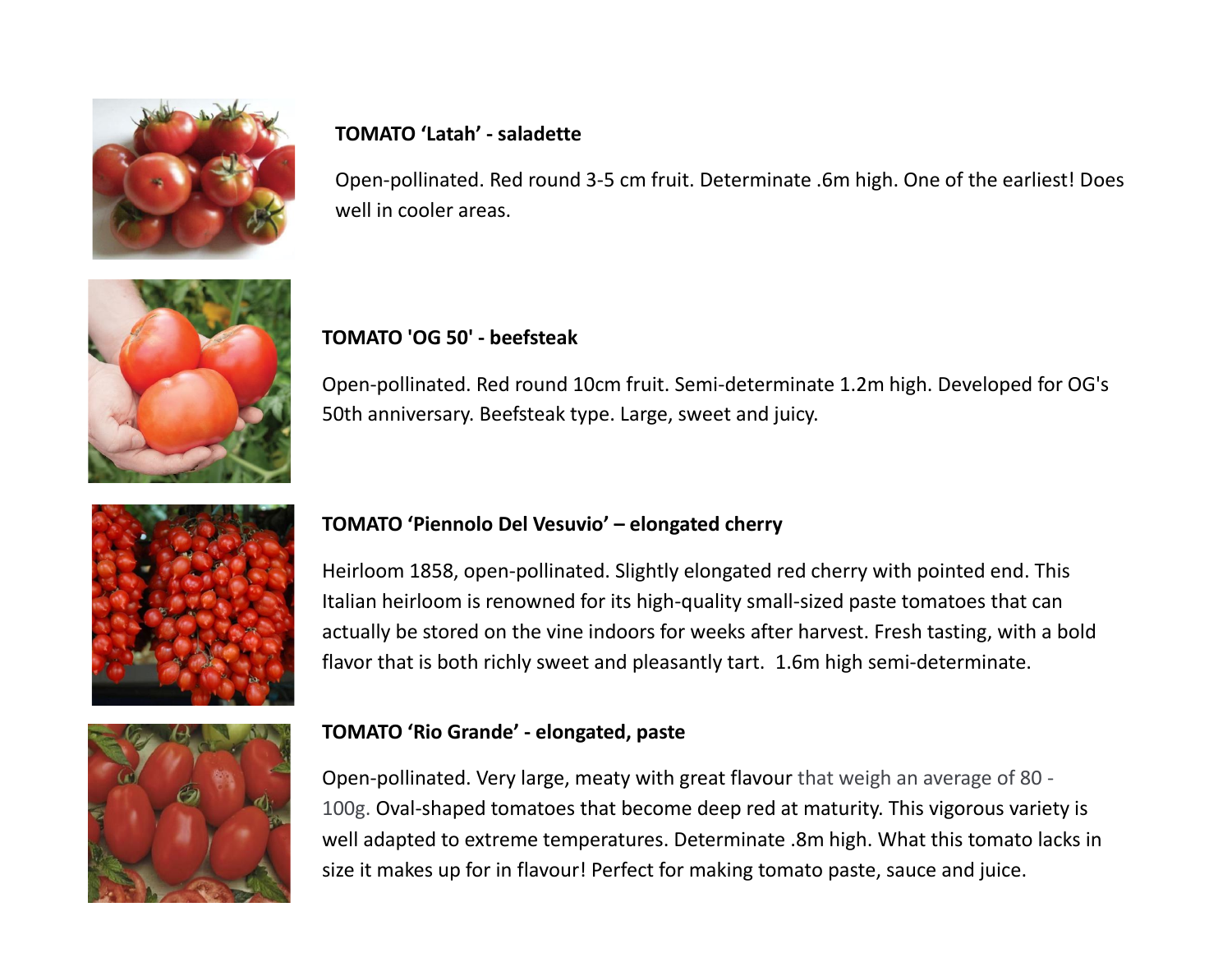

### **TOMATO 'Springtime' - slicer**

Open-pollinated. Medium-sized fruit about 170 grams for cool northern locations. Early, cold tolerant and compact. Determinate.



# **TOMATO 'Striped Cavern' - paste**

Heirloom. Red/yellow elongated fruit. Paste. Indeterminate. Its meaty flesh with few seeds make it perfect for sauces and preserves. Makes a great fresh salsa too. Drought tolerant.

# **TOMATO 'Sun Gold Select' - cherry**

An open-pollinated selection of the popular hybrid. Tall plants with sweet golden-yellow cherries, they bear truss after truss through until the frost. Thrives both in the greenhouse and outdoors. Market garden favourite. Compared to the hybrid Sungold, the fruit are slightly larger and slightly less sugary. Indeterminate.



## **TOMATO 'Sungold' - cherry**

Hybrid. Round golden orange 2cm Fruit. These tangy-sweet tomatoes stay firmer longer than other cherry varieties. Indeterminate.